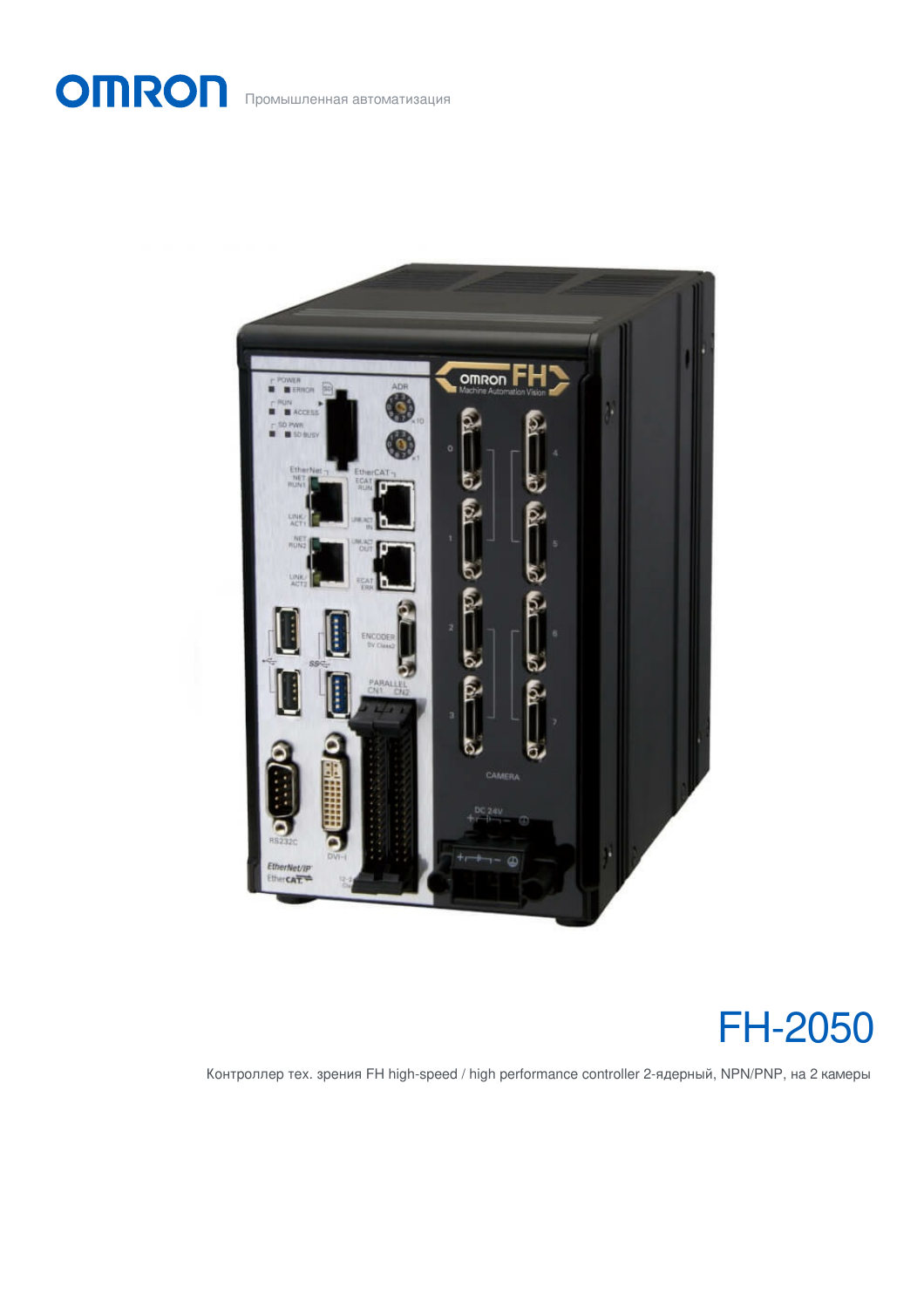# Технические характеристики

| <b>Performance</b>           | High                                                                                 |
|------------------------------|--------------------------------------------------------------------------------------|
| <b>Processor family</b>      | Intel® Celeron®                                                                      |
| <b>Memory</b>                | 8 GB RAM (non ECC)                                                                   |
| Al Scratch detection filter  | $\boldsymbol{\mathsf{x}}$                                                            |
| <b>Al FineMatching</b>       | $\checkmark$                                                                         |
| Number of cameras            | $\mathbf{2}$                                                                         |
| Integrated monitor           | $\boldsymbol{\times}$                                                                |
| <b>Communication port(s)</b> | EtherCAT Slave, EtherNet/IP, Ethernet TCP/IP, PROFINET<br>Slave, Serial RS-232C, USB |
| <b>Output type</b>           | PNP/NPN                                                                              |

# Дополнительные принадлежности

| FH-MT12           | Vision system FH touch panel monitor 12-inch                    |
|-------------------|-----------------------------------------------------------------|
| <b>FH-VMDA 2M</b> | Vision system accessory FH conversion cable monitor DVI-RGB 2 m |
| <b>FH-VMDA 5M</b> | Vision system accessory FH conversion cable monitor DVI-RGB 5 m |
| <b>FH-VUAB 2M</b> | Vision system accessory FH USB cable touch panel 2 m            |
| <b>FH-VUAB 5M</b> | Vision system accessory FH USB cable touch panel 5 m            |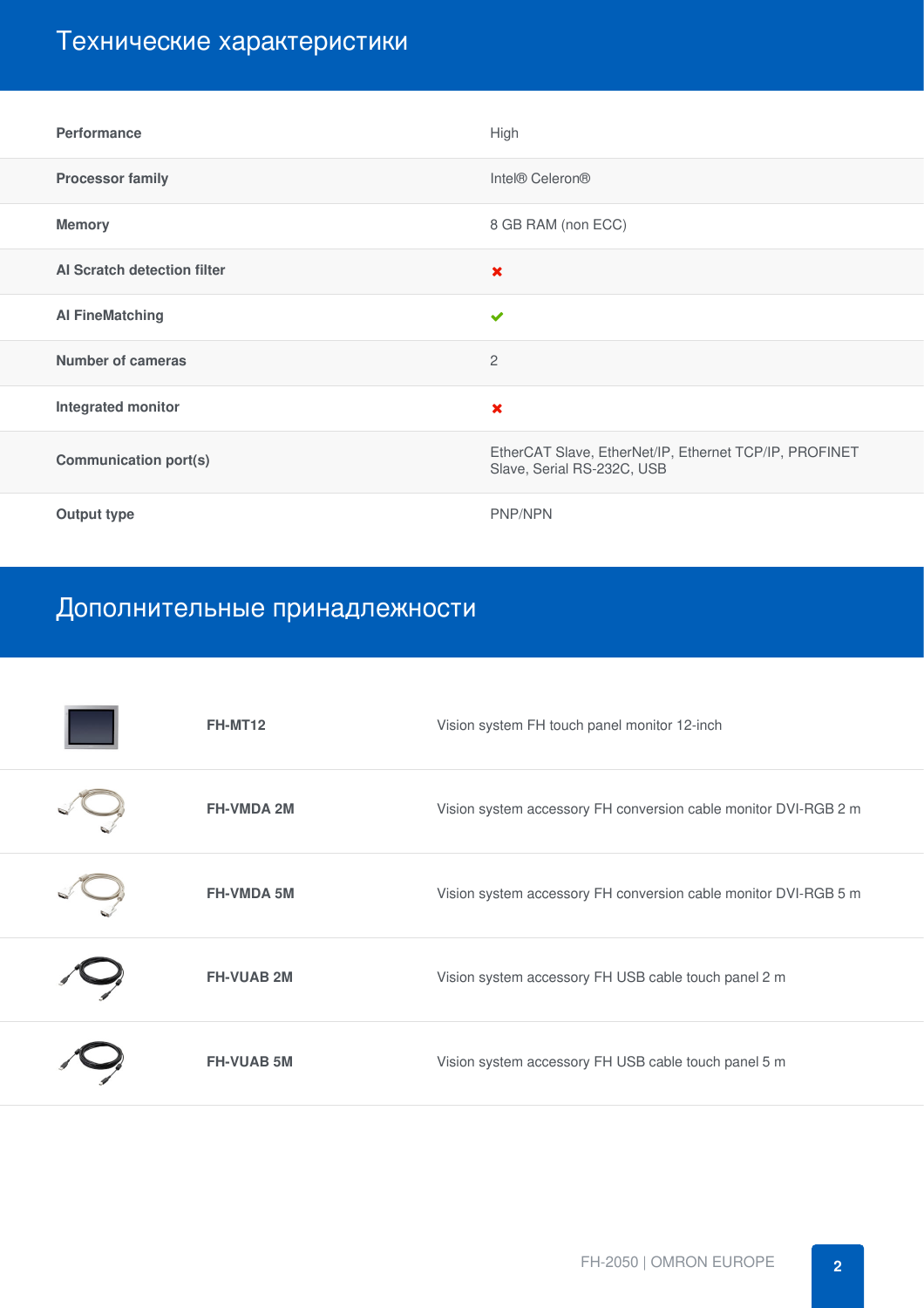|                             | <b>FH-XDM-L</b>   | FH-L DIN rail mounting bracket                         |
|-----------------------------|-------------------|--------------------------------------------------------|
| ill C C                     | <b>GX-JC03</b>    | 3-port EtherCAT Junction module, 24 VDC power supply   |
| $\frac{2}{5} \widetilde{L}$ | <b>GX-JC06</b>    | 6-port EtherCAT Junction module, 24 VDC power supply   |
|                             | HMC-SD292         | 2 GB SD memory card                                    |
|                             | <b>HMC-SD492</b>  | 4 GB SD memory card                                    |
|                             | <b>W4S1-05D</b>   | 5-port enhanced Ethernet switch                        |
|                             | <b>XW2Z-200EE</b> | Parallel I/O cable for terminal block XW2R-_34G-T, 2 m |
|                             | XW2Z-S013-2       | Parallel I/O cable, 2m, for FH series only             |
|                             | XW2Z-S013-5       | Parallel I/O cable, 5m, for FH series only             |